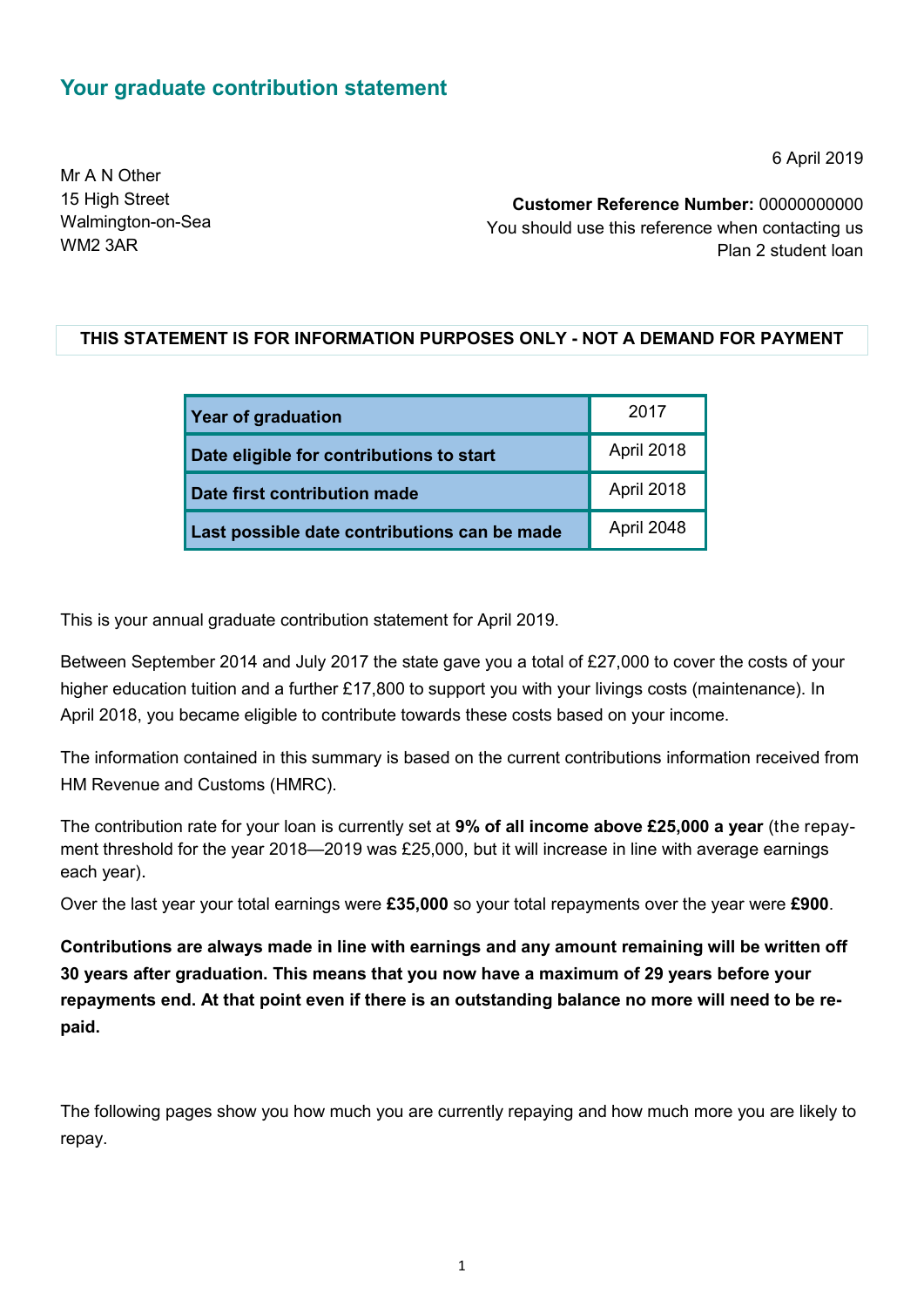**Statement date** 06 April 2019 (2 years after graduation) **Customer Reference Number:** 00000000000 Mr A N Other

## **6 April 2018 - 5 April 2019**

| Total cost of university (tuition plus maintenance) | £44.800 |
|-----------------------------------------------------|---------|
| <b>Opening balance on 6 April 2019</b>              | £49,682 |

The balance outstanding can be larger than the total cost of university and the opening balance. This is because interest is added each year while at university at a rate of inflation (based on the Retail Price Index - RPI) plus 3%, and after university at a rate based on your earnings (between RPI and RPI plus 3%).

Interest of £1,639.52 was added over the year, and repayments of £900 have been made. The outstanding balance is as follows:

| <b>Balance outstanding on 5 April 2020</b> | £50,422 |
|--------------------------------------------|---------|
|--------------------------------------------|---------|

### **Your current income information**

| Your annual salary at 01/04/2018                              | £35,000 |
|---------------------------------------------------------------|---------|
| Total earnings over the contribution threshold<br>  (£25,000) | £10,000 |

## **Your contributions 6 April 2018 - 5 April 2019**

| Monthly contribution amount<br>(This represents 9% of your salary above the threshold) | £75 |
|----------------------------------------------------------------------------------------|-----|
|                                                                                        |     |

| <b>Annual contribution amount</b> | £900 |
|-----------------------------------|------|
|                                   |      |

## **Your contributions to date**

| Total contributions to date | £900 |
|-----------------------------|------|
|                             |      |